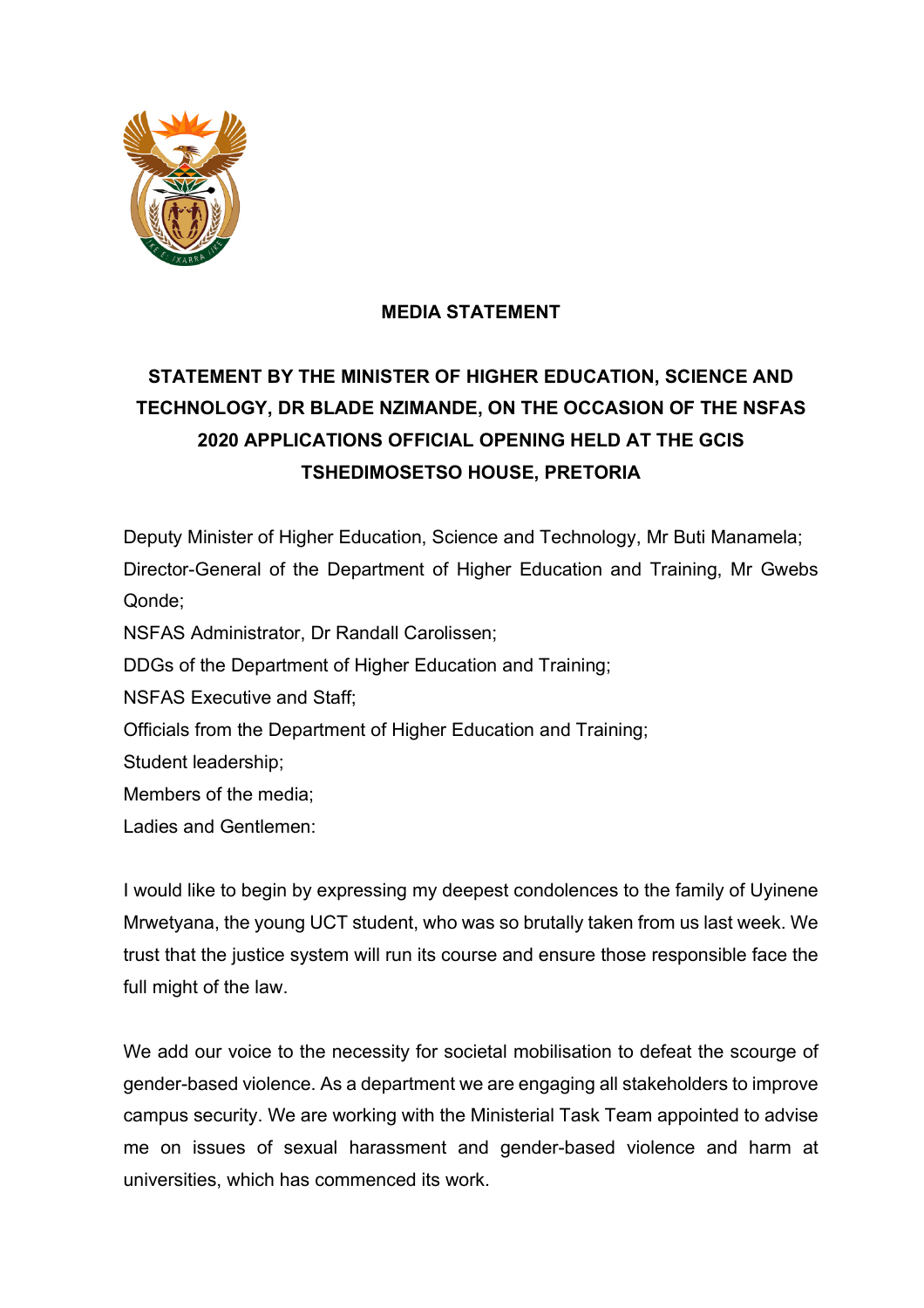Now, onto the reason we are here… it is with great pleasure that I am able to announce that the 2020 National Student Financial Aid Scheme (NSFAS) Online applications for funding were opened yesterday, 1 September 2019.

The 2020 application cycle will run for a period of three months, with the closing date being 30 November 2019 at midnight.

As you know, I have decided to approve a second phase of Administration from August 2019 to August 2020. Dr Randall Carolissen has agreed to continue as the administrator to fulfil the responsibilities of management, governance and administration of NSFAS during this period, and the terms of reference for the second phase are outlined in Government Gazette No. 42662.

Despite a number of areas that require improvements in the management of NSFAS and the student funding system, Dr Carolissen has done a tremendous job in improving the functionality of the system. I wish to thank Dr Carolissen for agreeing to continue working in this critical role, and I wish him and his team well in undertaking their responsibilities.

NSFAS provides funding for students from poor and working-class backgrounds in TVET colleges and universities. University NSFAS-qualifying students are funded for first undergraduate qualifications. So far this year, NSFAS has funded nearly 600 000 students at TVET colleges and universities. It should be noted that Term 2 and Term 3 registrations are ongoing. In 2019 NSFAS funded close to 45% of the undergraduate student population at our public universities.

NSFAS funding is key to government's support for students in higher education and training. We know that adequate funding and support are crucial factors in assisting students to succeed in their studies, and the support is provided specifically to ensure students have access to enable success in their studies. Our own cohort studies in the Department of Higher Education and Training have shown that NSFAS students, on average, perform significantly better than students in the overall population.

 $\overline{2}$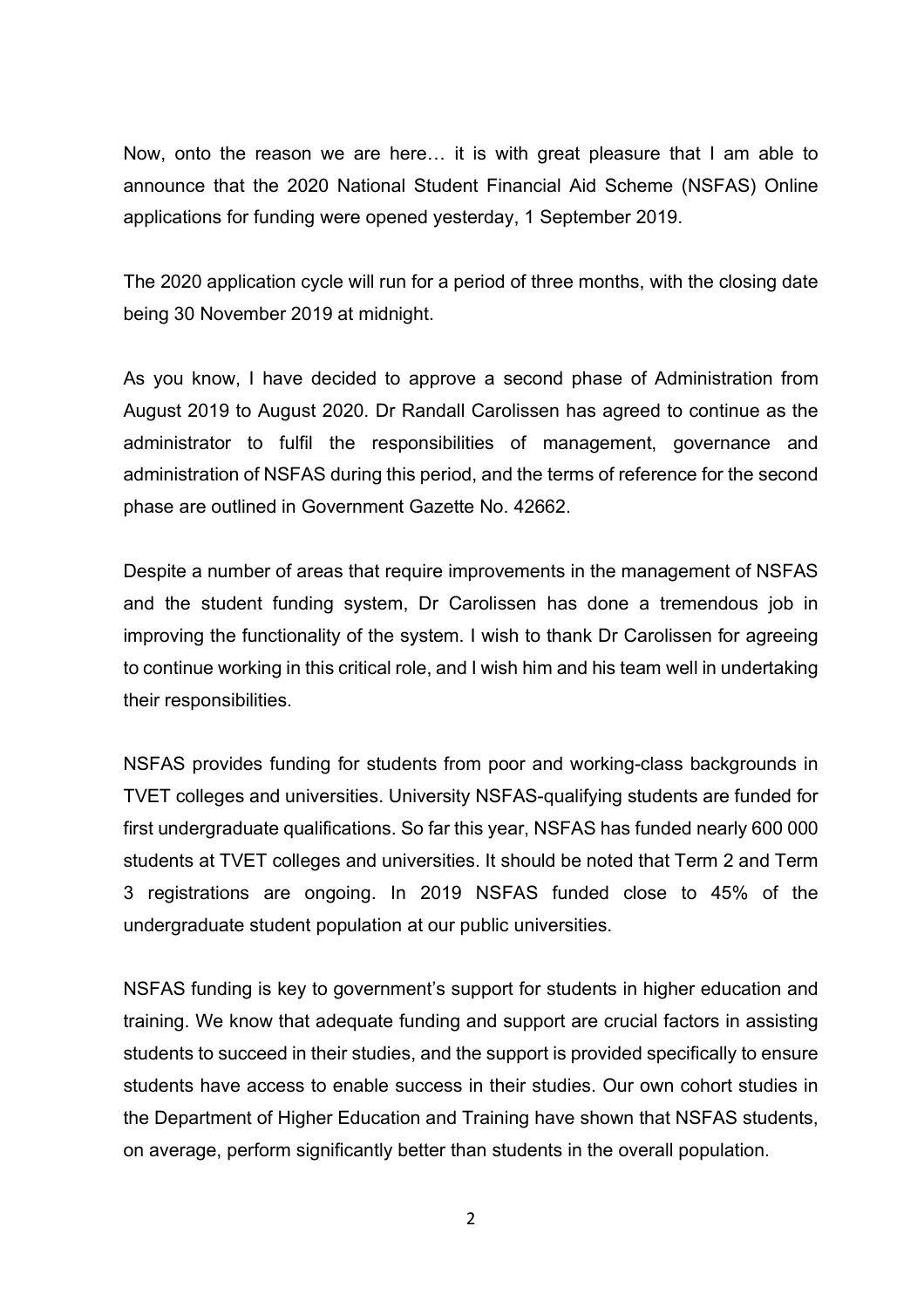It is gratifying to note that comparing the 2008 cohort of university students who received NSFAS funding with the general cohort of undergraduate students starting in that year, the NSFAS cohort outperformed the national cohort by more than 10% (including contact and distance students). The throughput rate of the 2008 NSFAS cohort is 68.9%, while the general cohort is 58%. This is contrary to some of the public discourse and shows that with financial support, students from economically disadvantaged households can succeed. I am proud that we are making a critical difference in the lives of young people from poor and working-class backgrounds.

We are committed to ensuring that our student funding system is effectively managed and implemented across universities and TVET colleges and that students are able to fully access the funding that government has made available.

Government has set aside more than R80 billion for the next three years to ensure that prospective students from poor and working-class families with a combined household income of R350 000 per annum have access to higher education and training. This is a massive investment in student support and an important policy of government to support and transform our higher education and training system and society. The DHET Bursary scheme providing fully-subsidised fee free higher education and training to students from poor and working-class backgrounds is being phased in from 2018 over a period of five years.

## NSFAS Qualifying Criteria & Eligibility

To be eligible for NSFAS funding for university and TVET college studies, applicants should meet the following criteria:

- **1.** Be a South African citizen;
- **2.** Intend to enroll at any of the 26 public universities; or 50 TVET colleges in 2020;
- **3.** Come from a family with a combined annual household income of not more than R350 000 per annum.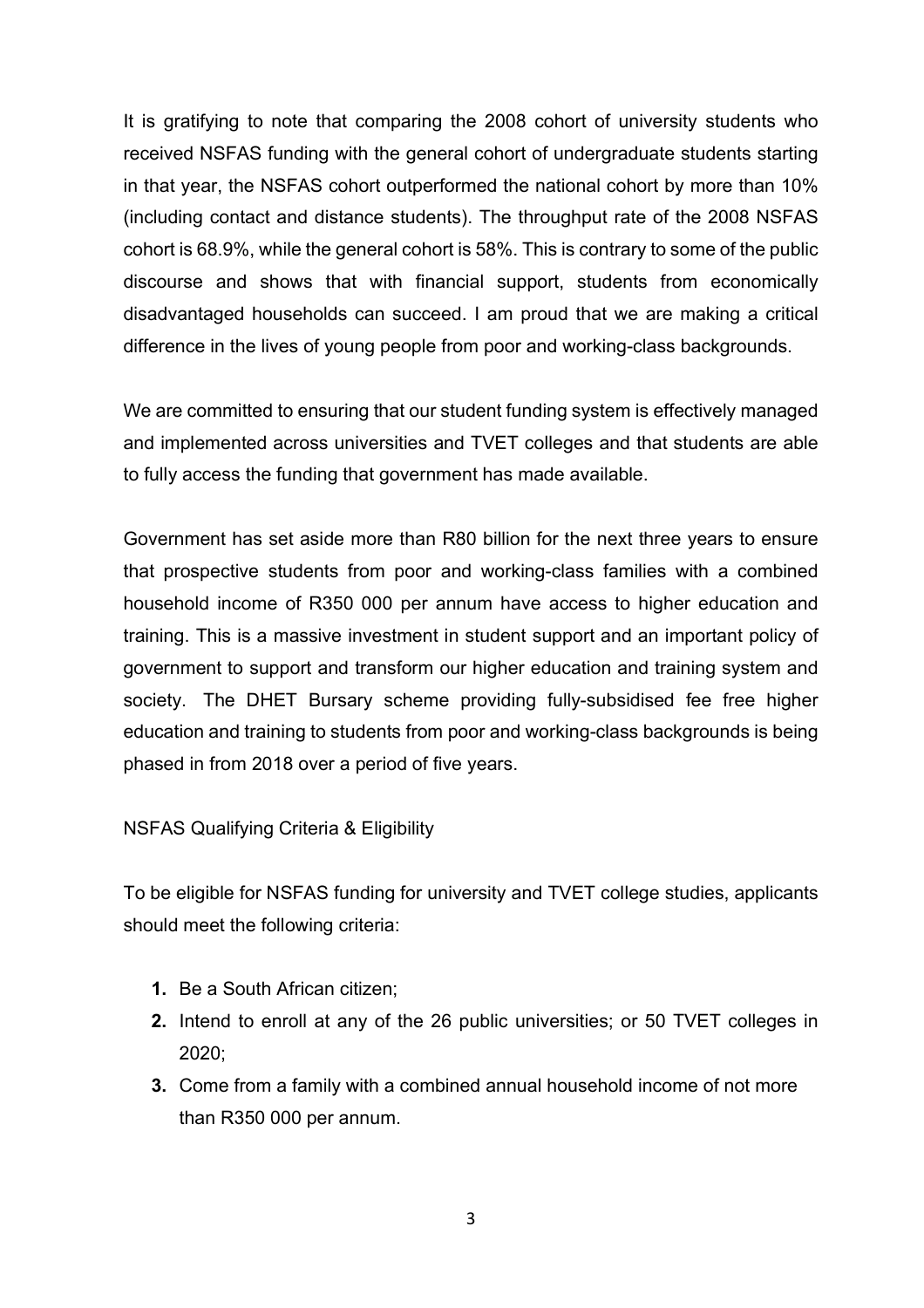- **4.** If you are a student with a disability and come from a family with an income of not more than R600 000 per annum.
- **5.** Agree to the terms and conditions of the NSFAS grant or bursary awarded.

Students must note that to qualify for NSFAS funding they must obtain a place to study at a public TVET college or university. This means they must be admitted and actually register for a funded qualification for the 2020 academic year. NSFAS assesses the financial eligibility of a student, while institutions are responsible for making admissions decisions.

I urge all aspiring students to ensure that while they apply for funding to NSFAS, they have also submitted the necessary applications to universities and TVET colleges. It is important that potential students obtain a place to study at a qualifying institution in order to qualify for NSFAS funding. You can get more information from the DHET career services hotline, Khetha.

Students who are currently funded for 2019 by NSFAS are not required to re-apply for 2020 funding. NSFAS will continue to fund these students provided they meet the NSFAS progression criteria. If you applied for NSFAS funding earlier but were not awarded NSFAS funding, you will be required to apply again for 2020.

We are aware of about 20 000 students in 2019 who have not yet received their NSFAS bursaries because they have not completed the forms or provided the correct documentation. Whilst there have been some challenges with regards to disbursements in some cases, appeals are being processed more effectively, and NSFAS has committed to pay close attention to all verification and disbursement processes. We expect that improvements will continue to be made to NSFAS business processes, both at the entity itself, and at TVET colleges and universities.

In the two months, I will also be appointing a Ministerial task team to review the business processes and functionality of NSFAS in order to ensure that this bursary scheme functions optimally for the long-term future. The 2020 application process provides NSFAS applicants with a convenient, efficient, effective and transparent application process using electronic or e-governance platforms. This involves using